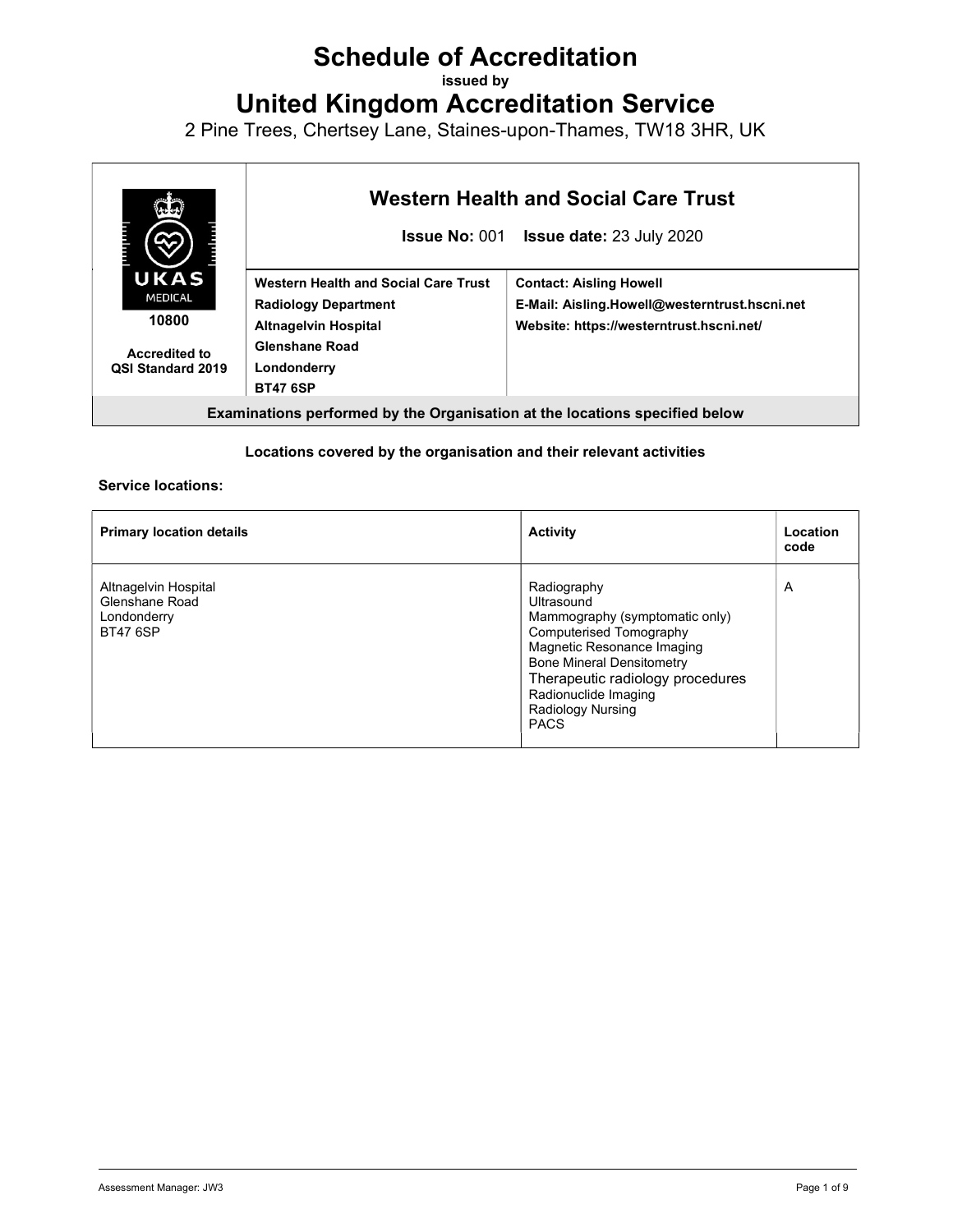

#### Activities performed away from the primary location listed above:

| Other location details with full postcode                                                               | <b>Activity</b>                                                                                                                       | Location<br>code |
|---------------------------------------------------------------------------------------------------------|---------------------------------------------------------------------------------------------------------------------------------------|------------------|
| North West Cancer Centre (NWCC) on Altnagelvin site<br>Glenshane Road<br>Londonderry<br><b>BT47 6SP</b> | Radiography<br>Computerised Tomography<br>Magnetic Resonance Imaging<br><b>PACS</b>                                                   | B                |
| South West Acute Hospital (SWAH)<br>Enniskillen<br>Co. Fermanagh<br><b>BT74 6DN</b>                     | Radiography<br>Computerised Tomography<br>Magnetic Resonance Imaging<br><b>Bone Mineral Densitometry</b><br>Ultrasound<br><b>PACS</b> | C                |
| Omagh Hospital and Primary Care Complex (OHPCC)<br>Omagh<br>Co. Tyrone<br>BT79 0NR                      | Radiography<br>Computerised Tomography<br>Ultrasound<br><b>PACS</b>                                                                   | D                |
| Roe Valley Hospital<br>Limavady Co<br>Londonderry<br><b>BT49 9EU</b>                                    | Radiography<br>Ultrasound<br><b>PACS</b>                                                                                              | Ε                |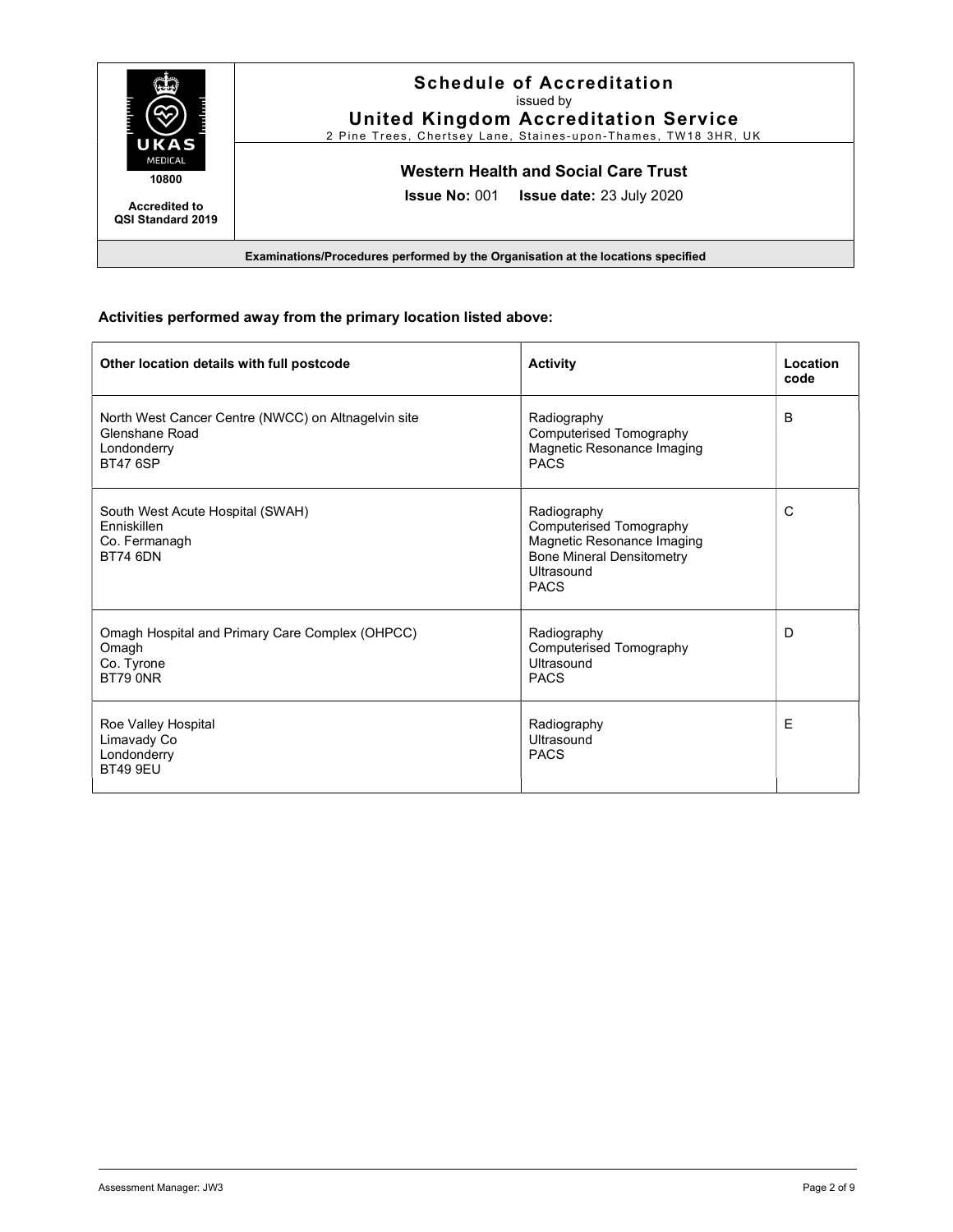

#### Schedule of Accreditation issued by

United Kingdom Accreditation Service

2 Pine Trees, Chertsey Lane, Staines-upon-Thames, TW18 3HR, UK

### Western Health and Social Care Trust

Issue No: 001 Issue date: 23 July 2020

Examinations/Procedures performed by the Organisation at the locations specified

| Activity          | Type of Examination/Procedure<br>Performed                                 | Equipment/Techniques used                                                                                              | Location<br>Code |
|-------------------|----------------------------------------------------------------------------|------------------------------------------------------------------------------------------------------------------------|------------------|
| Radiography       | Direct digital radiography<br>Computed radiography                         | Philips Digital Diagnost release 3<br>Philips Digital Diagnost C90 High<br>Performance<br>Siemens YSIO Digital         | A                |
|                   | Mobile radiography                                                         | Philips Mobile Diagnost wDR<br>Medray Carestream<br><b>GE Optima DR</b>                                                |                  |
|                   | Dental radiography                                                         | Planmeca IntraOral<br>Planmeca ProMax3DMID Cone<br>Beam CT<br>Planmeca ProOne<br>Durr Dental Vista Scan-Perio          |                  |
|                   | Fluoroscopy (Departmental<br>including Cardiac Catheter Lab)               | Philips MultiDiagnost Eleva<br>Philips Allura Clarity Xper FD20<br><b>GE Innova</b><br>Siemens Atris Zee Floor mounted |                  |
|                   | Fluoroscopy (Mobiles)<br>Angiography (Diagnostic)<br>Paediatrics           | Philips Pulsera<br>Philips Veradius 1.2 Neo<br>Siemens Varic                                                           |                  |
|                   | Radiography Reporting                                                      | <b>CX Workstation</b><br>DX Workstation                                                                                |                  |
| <b>Ultrasound</b> | General Ultrasound<br>Interventional Ultrasound                            | Toshiba APLIO i800                                                                                                     |                  |
|                   | Musculoskeletal Ultrasound<br>Vascular Ultrasound                          | Philips EPIQ 5G<br>Philips CX50                                                                                        |                  |
|                   | Obstetric Ultrasound<br>Gynaecological Ultrasound<br>Paediatric Ultrasound | Canon i800                                                                                                             |                  |
|                   | <b>Ultrasound Reporting</b><br>Contrast enhanced Ultrasound                | <b>GE Foetal VOLUSION E8</b>                                                                                           |                  |
|                   |                                                                            | Portable Ultrasound:<br>Xario 200 InnerVision Ready                                                                    |                  |
|                   |                                                                            |                                                                                                                        |                  |
|                   |                                                                            |                                                                                                                        |                  |

#### DETAIL OF ACCREDITATION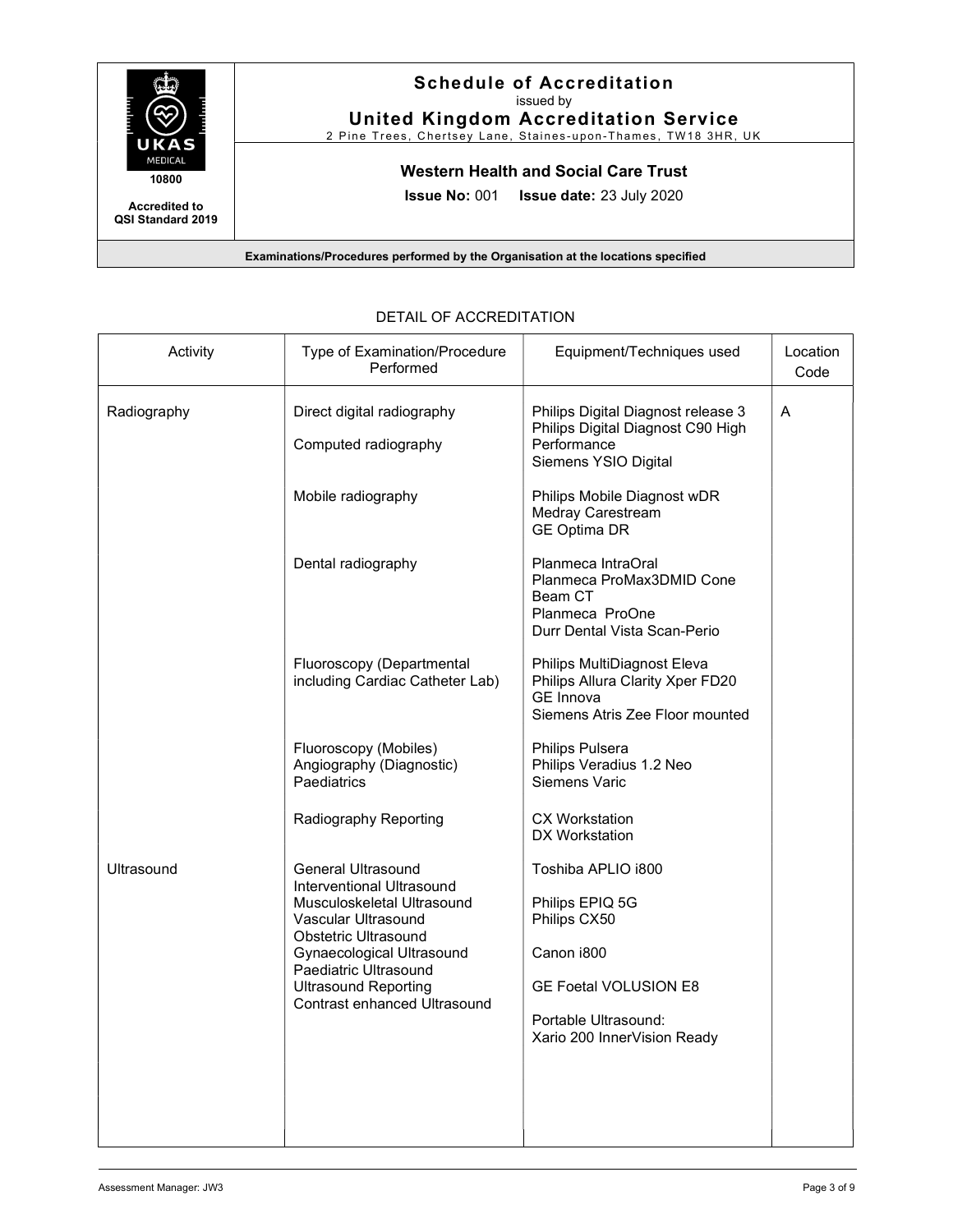

#### Schedule of Accreditation issued by

United Kingdom Accreditation Service

2 Pine Trees, Chertsey Lane, Staines-upon-Thames, TW18 3HR, UK

## Western Health and Social Care Trust

Issue No: 001 Issue date: 23 July 2020

| Activity                            | Type of Examination/Procedure<br>Performed                                                                                                                                   | Equipment/Techniques used                                                                                                                         | Location<br>Code |
|-------------------------------------|------------------------------------------------------------------------------------------------------------------------------------------------------------------------------|---------------------------------------------------------------------------------------------------------------------------------------------------|------------------|
| Mammography                         | Diagnostic mammography<br>(symptomatic only)<br>Interventional procedures<br>Mammography reporting<br><b>Breast Ultrasound</b>                                               | Siemens Inspiration DR<br>Mammography with Tomo + UPS<br><b>Faxitron Digital Core Biopsy</b><br>Radiography system, Biovision,<br>Canon Aplio 500 | A                |
| Computerised<br>Tomography          | General CT<br>Cardiac CT<br>Interventional CT<br>CT Fluoroscopy<br>Virtual endoscopy<br>Paediatric CT<br>CT Angiography<br><b>CT Reporting</b>                               | <b>Siemens Definition Edge</b><br><b>Siemens Definition AS</b><br><b>Bracco Power Injector</b><br>E-Z-EM Protocol CO2 Insufflator                 |                  |
| Magnetic Resonance<br>Imaging       | <b>General MRI</b><br>Musculoskeletal MRI<br>Neuro MRI<br>Paediatric MRI<br><b>MRI Reporting</b><br>Vascular MRI<br><b>Breast MRI</b><br>Cardiac MRI<br><b>MRI Reporting</b> | Philips Ingenia Ambition X<br>Medrad Xperion Power Injector                                                                                       |                  |
| <b>Bone Mineral</b><br>Densitometry | Dual energy X-ray absorptiometry<br>(DEXA)<br><b>DEXA Reporting</b>                                                                                                          | GE LUNar i-DXA                                                                                                                                    |                  |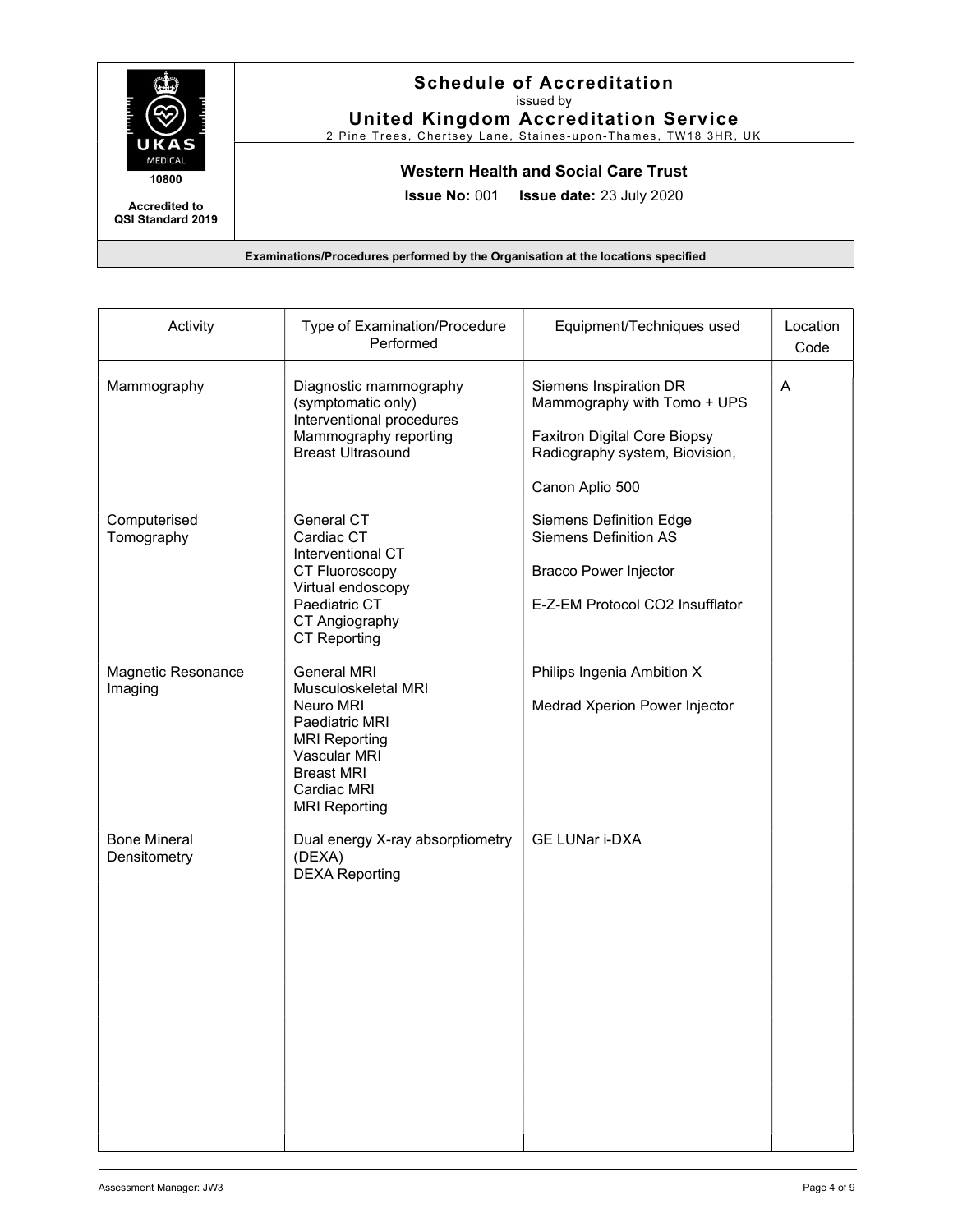

#### Schedule of Accreditation issued by

United Kingdom Accreditation Service 2 Pine Trees, Chertsey Lane, Staines-upon-Thames, TW18 3HR, UK

Western Health and Social Care Trust

Issue No: 001 Issue date: 23 July 2020

| Activity             | Type of Examination/Procedure<br>Performed                                                                                                                                                                                                                                                                                                                                                                                                                                                                                                                                                                               | Equipment/Techniques used                                                                                                                                               | Location<br>Code |
|----------------------|--------------------------------------------------------------------------------------------------------------------------------------------------------------------------------------------------------------------------------------------------------------------------------------------------------------------------------------------------------------------------------------------------------------------------------------------------------------------------------------------------------------------------------------------------------------------------------------------------------------------------|-------------------------------------------------------------------------------------------------------------------------------------------------------------------------|------------------|
| Radionuclide Imaging | <b>Brain Scans</b><br>Sentinel Node Localisation,<br>Lymphoscintigraphy<br>Cardiac scans - MUGA/Gated<br>Blood Pool, MPI<br>Lung / V/Q scans<br>Gastro-Intestinal scans - Milk,<br>Meckel's, Salivary Gland scans,<br>SeHCAT study, Schilling Test<br>Liver scans / Hepatobiliary /<br><b>Pancreatic Scans</b><br>Renal scans - static, dynamic,<br><b>GFR</b><br>Bone scans - Static, Dynamic,<br><b>SPECT</b><br>Endocrine scans - MIGB,<br>Thyroid and Parathyroid,<br>Adrenal, Iodine Whole Body,<br>Octreotide<br>Infection scans- White cell,<br>Antibody Labelled, Gallium<br>Paediatrics<br><b>RNI Reporting</b> | Siemens EVO<br>Siemens SYMBIA SPECT CT                                                                                                                                  | A                |
| Radiology Nursing    | Assist with interventional<br>procedures and deliver nurse led<br><b>PICC Line Insertion service</b><br>Vascular Access and<br>Paracentesis - Service delivery                                                                                                                                                                                                                                                                                                                                                                                                                                                           | Assisting with procedures                                                                                                                                               |                  |
| Tele-radiology       | Image Transfer                                                                                                                                                                                                                                                                                                                                                                                                                                                                                                                                                                                                           | Outsourced to MEDICA when<br>required                                                                                                                                   |                  |
| <b>PACS</b>          | Viewing, electronic storage,<br>reporting and retrieval of<br>diagnostic images                                                                                                                                                                                                                                                                                                                                                                                                                                                                                                                                          | AGFA CR15-X Preview Station ID<br>Tablet<br>AGFA Drystar 5503 Printer<br>Vidar Scanner, film digitizer<br><b>SECTRA PACS</b><br><b>CX Workstation</b><br>DX Workstation |                  |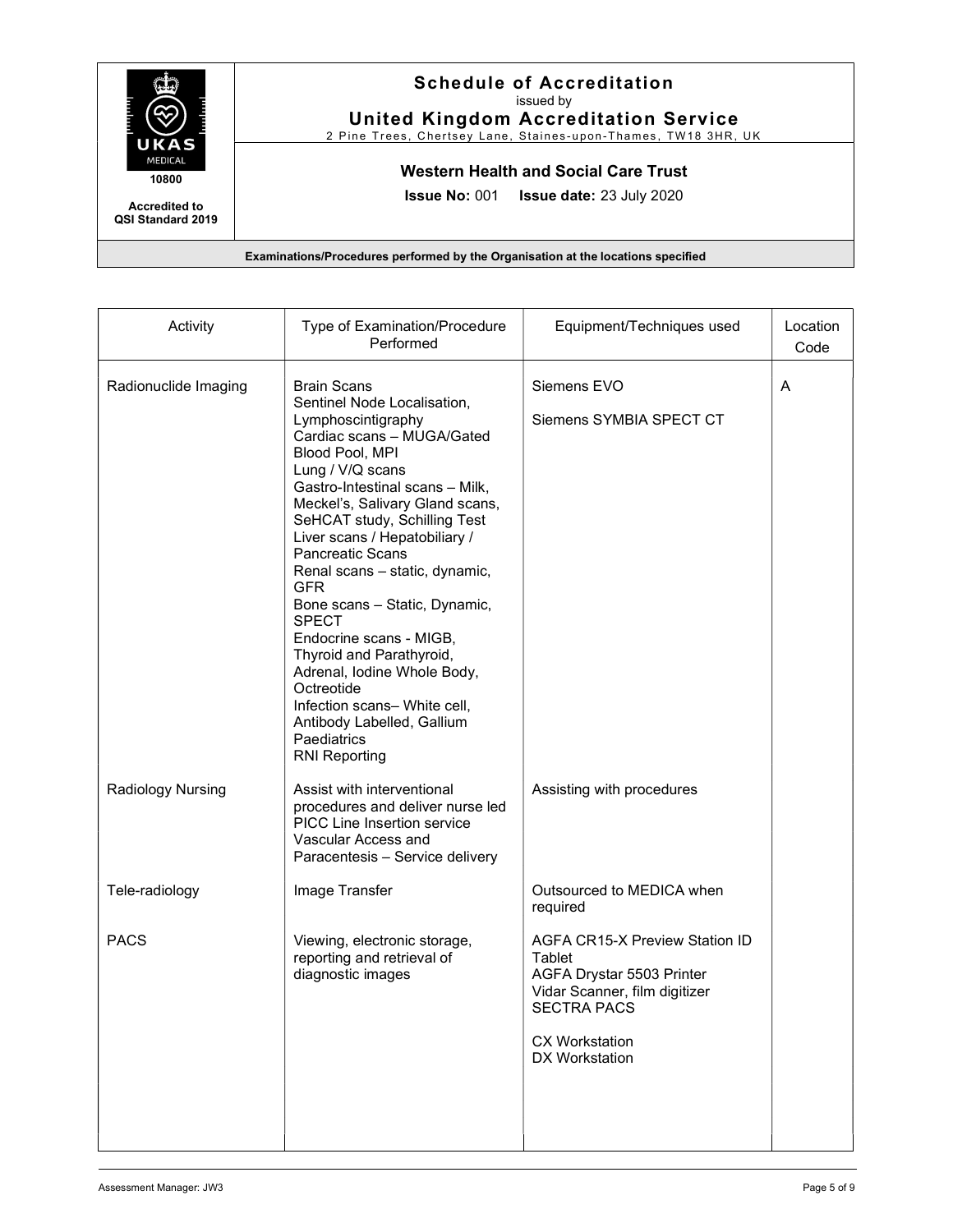

#### Schedule of Accreditation issued by

United Kingdom Accreditation Service

2 Pine Trees, Chertsey Lane, Staines-upon-Thames, TW18 3HR, UK

## Western Health and Social Care Trust

Issue No: 001 Issue date: 23 July 2020

| Activity                      | Type of Examination/Procedure<br>Performed                                                                                                                                   | Equipment/Techniques used                                                                                                                                                                            | Location<br>Code |
|-------------------------------|------------------------------------------------------------------------------------------------------------------------------------------------------------------------------|------------------------------------------------------------------------------------------------------------------------------------------------------------------------------------------------------|------------------|
| Radiography                   | Direct digital radiography<br>Paediatrics<br>Radiography Reporting                                                                                                           | Siemens YSIO Digital                                                                                                                                                                                 | B                |
| Computerised<br>Tomography    | General CT<br>Paediatric CT<br>CT Angiography<br><b>CT Reporting</b>                                                                                                         | Siemens Definition AS 64<br><b>Bracco Power Injector</b>                                                                                                                                             |                  |
| Magnetic Resonance<br>Imaging | <b>General MRI</b><br>Musculoskeletal MRI<br>Neuro MRI<br>Paediatric MRI<br><b>MRI Reporting</b><br>Vascular MRI<br><b>Breast MRI</b><br>Cardiac MRI<br><b>MRI Reporting</b> | Siemens Magnetom Aera                                                                                                                                                                                |                  |
| <b>PACS</b>                   | Viewing, electronic storage,<br>reporting and retrieval of<br>diagnostic images                                                                                              | <b>SECTRA PACS</b><br><b>CX Workstation</b><br>DX Workstation                                                                                                                                        |                  |
| Tele-radiology                | Image Transfer                                                                                                                                                               | Outsourced to MEDICA (when<br>required)                                                                                                                                                              |                  |
| Radiography                   | Direct digital radiography<br>Mobile Radiography<br>Dental radiography<br>Fluoroscopy (Mobiles)<br>Fluoroscopy (Department)<br>Paediatrics<br>Radiography Reporting          | Siemens YSIO Digital<br>Philips Mobile Diagnost wDR<br>Planmeca ProMax 3D<br>Planmeca Pro one 2D<br>Durr Dental Vistascan<br>Progeny Preva S<br>Siemens Arcardis Varic II<br>Siemens Artis zee MP-RF | C                |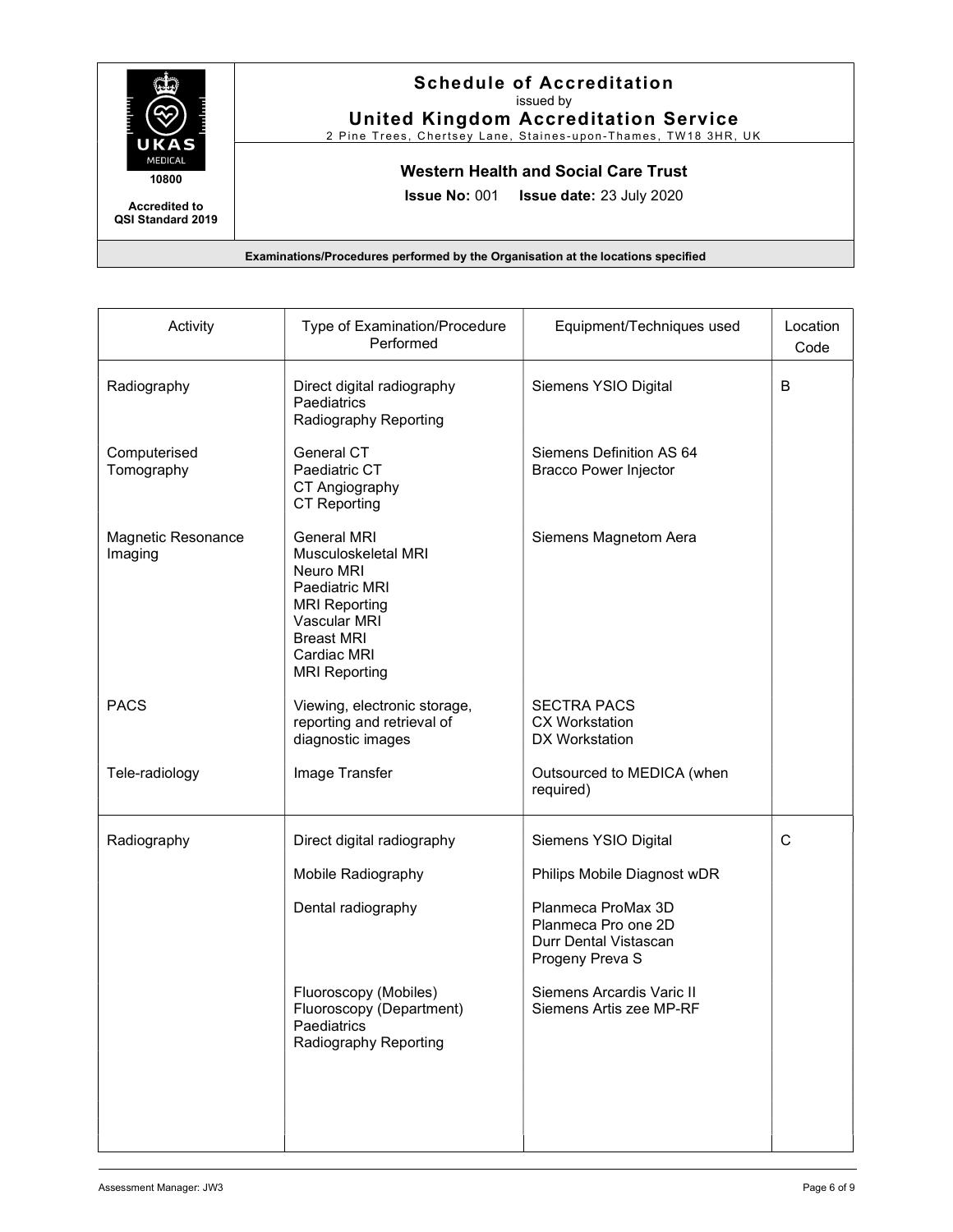

# Schedule of Accreditation

issued by

United Kingdom Accreditation Service

2 Pine Trees, Chertsey Lane, Staines-upon-Thames, TW18 3HR, UK

## Western Health and Social Care Trust

Issue No: 001 Issue date: 23 July 2020

| Activity                            | Type of Examination/Procedure<br>Performed                                                                                                                                   | Equipment/Techniques used                                                                                          | Location<br>Code |
|-------------------------------------|------------------------------------------------------------------------------------------------------------------------------------------------------------------------------|--------------------------------------------------------------------------------------------------------------------|------------------|
| Ultrasound                          | <b>General Ultrasound</b><br>Interventional Ultrasound<br>Musculoskeletal Ultrasound<br>Obstetric ultrasound<br>Gynaecological ultrasound<br><b>Ultrasound Reporting</b>     | Toshiba Aplio i800<br><b>GE Logic-E-Premium</b>                                                                    | $\mathsf{C}$     |
| Computerised<br>Tomography          | General CT<br>Cardiac CT<br>Interventional CT<br>Virtual endoscopy<br>Paediatric CT<br>CT Angiography<br><b>CT Reporting</b>                                                 | Siemens Somatom Definition AS+<br><b>MEDRAD Stellant CT Injection</b><br>System<br>E-Z-EM Protocol CO2 Insufflator |                  |
| Magnetic Resonance<br>Imaging       | <b>General MRI</b><br>Musculoskeletal MRI<br>Neuro MRI<br>Paediatric MRI<br><b>MRI Reporting</b><br>Vascular MRI<br><b>Breast MRI</b><br>Cardiac MRI<br><b>MRI Reporting</b> | Siemens Magnetom Aera<br>Medrad Xperion Power Injector                                                             |                  |
| <b>Bone Mineral</b><br>Densitometry | Dual energy X-ray absorptiometry<br>(DEXA)<br><b>DEXA Reporting</b>                                                                                                          | <b>GE Lunar IDXA-PRO</b>                                                                                           |                  |
| Tele-radiology                      | Image Transfer                                                                                                                                                               | Outsourced to MEDICA (when<br>required)                                                                            |                  |
| <b>PACS</b>                         | Viewing, electronic storage,<br>reporting and retrieval of<br>diagnostic images                                                                                              | <b>SECTRA PACS</b><br><b>CX Workstation</b><br>DX Workstation                                                      |                  |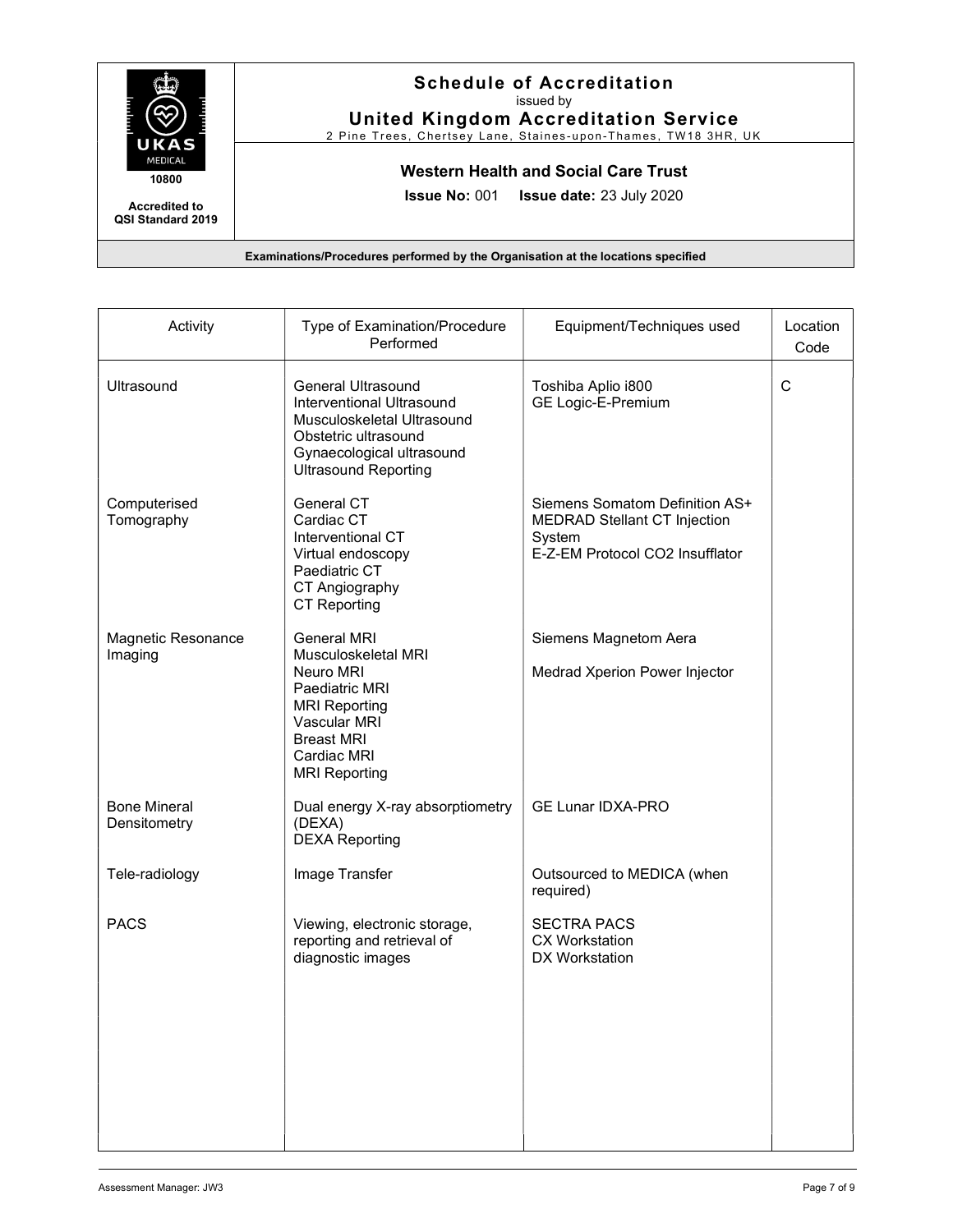

#### Schedule of Accreditation issued by

United Kingdom Accreditation Service

2 Pine Trees, Chertsey Lane, Staines-upon-Thames, TW18 3HR, UK

## Western Health and Social Care Trust

Issue No: 001 Issue date: 23 July 2020

| Activity                   | Type of Examination/Procedure<br>Performed                                                                                                                               | Equipment/Techniques used                                                               | Location<br>Code |
|----------------------------|--------------------------------------------------------------------------------------------------------------------------------------------------------------------------|-----------------------------------------------------------------------------------------|------------------|
| Radiography                | Digital radiography                                                                                                                                                      | Siemens YSIO Digital                                                                    | D                |
|                            | Mobile Radiography                                                                                                                                                       | Philips Mobile Diagnost wDR                                                             |                  |
|                            | Dental radiography                                                                                                                                                       | Planmeca Promax Dimax 4 ceph<br>Planmeca Pro X<br>Durr Dental Vistascan perio plus      |                  |
|                            | Fluoroscopy (Mobiles)<br>Paediatrics<br>Radiography Reporting                                                                                                            | Philips II BV Libra                                                                     |                  |
| Ultrasound                 | <b>General Ultrasound</b><br>Interventional Ultrasound<br>Musculoskeletal Ultrasound<br>Obstetric ultrasound<br>Gynaecological ultrasound<br><b>Ultrasound Reporting</b> | Toshiba Aplio i800<br>Toshiba Aplio 500                                                 |                  |
| Computerised<br>Tomography | General CT<br>Cardiac CT<br>Interventional CT<br>Virtual endoscopy<br>Paediatric CT<br>CT Angiography<br><b>CT Reporting</b>                                             | <b>GE</b> Revolution<br><b>Bracco Power Injector</b><br>E-Z-EM Protocol CO2 Insufflator |                  |
| <b>PACS</b>                | Viewing, electronic storage,<br>reporting and retrieval of<br>diagnostic images                                                                                          | <b>SECTRA PACS</b><br><b>CX Workstation</b><br>DX Workstation                           |                  |
| Tele-radiology             | Image Transfer                                                                                                                                                           | Outsourced to MEDICA (when<br>required)                                                 |                  |
|                            |                                                                                                                                                                          |                                                                                         |                  |